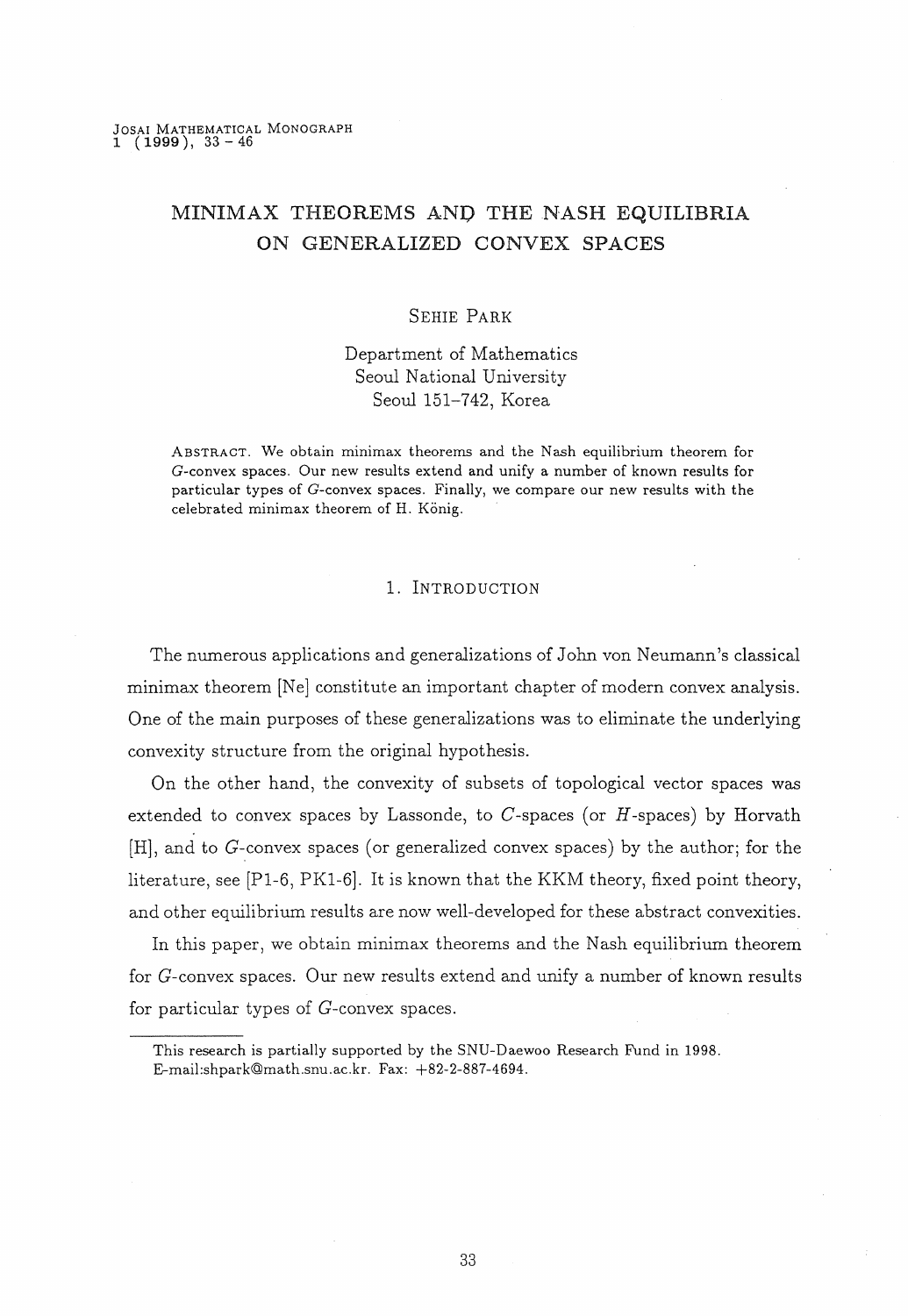In Section 3, from a coincidence theorem, we deduce the von Neumann-Sion type minimax theorems for G-convex spaces. In Section 4, from a Fan-Browder type flxed point theorem, we deduce the Ky Fan intersection theorem, another minimax theorem, and the Nash equilibrium theorem for  $G$ -convex spaces. Finally, Section 5 deals with the comparison of our results with the celebrated minimax theorem due to H. König  $[K\ddot{o}1,2]$ .

#### 2. PRELIMINARIES

A generalized convex space or a G-convex space  $(X, D; \Gamma)$  consists of a topological space X, a nonempty subset D of X, and a multimap  $\Gamma : \langle D \rangle \to X$  such that for each  $A \in \langle D \rangle$  with the cardinality  $|A| = n + 1$ , there exists a continuous function  $\phi_A : \Delta_n \to \Gamma(A)$  such that  $J \in \langle A \rangle$  implies  $\phi_A(\Delta_J) \subset \Gamma(J)$ . Note that  $\phi_A|_{\Delta_J}$  can be regarded as  $\phi_J$ .

Here,  $\langle D \rangle$  denotes the set of all nonempty finite subsets of  $D, \Delta_n$  the standard *n*-simplex, and  $\Delta_J$  the face of  $\Delta_n$  corresponding to  $J \in \langle A \rangle$ . We may write  $\Gamma_A = \Gamma(A)$  for each  $A \in \langle D \rangle$ , and  $(X, \Gamma) = (X, X; \Gamma)$ . A subset C of X is said to be  $\Gamma$ -convex if for each  $A \in \langle D \rangle$ ,  $A \subset C$  implies  $\Gamma_A \subset C$ . For details on G-convex spaces, see [Pl-6, PKl-6]) where basic theory was extensively developed.

Major examples of other G-convex spaces than convex spaces or C-spaces are metric spaces with Michael's convex structure, Pasicki's S-contractible spaces, Horvath's pseudoconvex spaces, Komiya's convex spaces, Bielawski's simplicial convexities. Joo's pseudoconvex spaces, and topological semilattices with pathconnected intervals. For the literature, see  $[PK1-6]$ .

Recently, we gave new examples of G-convex spaces and, simultaneously, showed that some abstract convexities of other authors are simple particular examples of our G-convexity; see [P6]. Such examples are L-spaces of Ben-El-Mechaiekh et al., continuous images of  $C$ -spaces, Verma's generalized  $H$ -spaces, Kulpa's simplicial structures,  $P_{1,1}$ -spaces of Forgo and Joó, generalized H-spaces of Stachó, and mcspaces of Llinares. Moreover, Ben-El-Mechaiekh et al.  $[BC]$  gave examples of G-convex spaces  $(X,\Gamma)$  as follows: B'-simplicial convexity, hyperconvex metric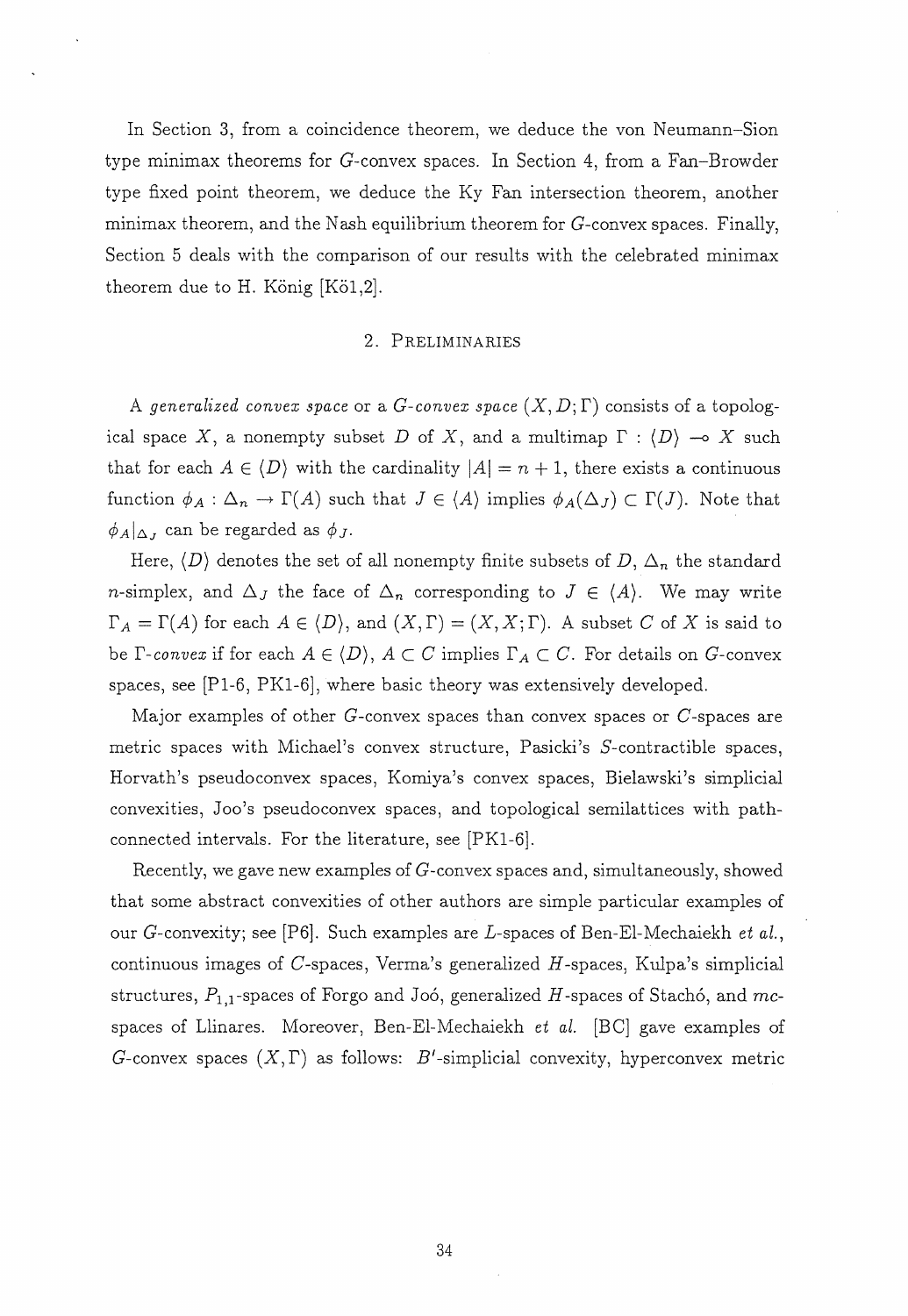spaces due to Aronszajn and Panitchpakdi) and Takahashi's convexity in metric spaces.

A nonempty topological space is *acyclic* if all of its reduced Cech homology groups over rationals vanish. For topological spaces X and Y, a multimap  $T$ :  $X \rightarrow Y$  is called an *acyclic map* if it is upper semicontinuous (u.s.c.) with compact acyclic values.

A polytope is a convex hull of a finite subset in a topological vector space.

Given a class X of maps,  $X(X, Y)$  denotes the set of maps  $F: X \longrightarrow Y$  belonging to  $X$ , and  $X_c$  the set of finite compositions of maps in  $X$ .

A class 21 of maps is one satisfying the following properties:

(1)  $\mathfrak A$  contains the class  $\mathbb C$  of (single-valued) continuous functions;

- (2) each  $F \in \mathfrak{A}_c$  is u.s.c. and compact-valued; and
- (3) for any polytope P, each  $F \in \mathfrak{A}_c(P, P)$  has a fixed point.

Examples of  $\mathfrak A$  are  $\mathbb C$ , the Kakutani maps  $\mathbb K$  (with convex values and codomains are convex spaces), the Aronszajn maps M (with  $R_{\delta}$  values), the acyclic maps  $V$  (with acyclic values), the Powers maps  $V_c$ , the O'Neill maps N (continuous with values consisting of one or m acyclic components, where m is fixed), the approachable maps A in uniform spaces, admissible maps in the sense of Górniewicz, permissible maps of Dzedzej, and many others.

We introduce one more classes:

 $F \in \mathfrak{A}_{c}^{\kappa}(X,Y) \Longleftrightarrow$  for any compact subset K of X, there is a  $\Gamma \in \mathfrak{A}_{c}(K,Y)$ such that  $\Gamma(x) \subset F(x)$  for each  $x \in K$ .

Note that  $\mathfrak{A} \subset \mathfrak{A}_c \subset \mathfrak{A}_c^*$ . Any subclass of  $\mathfrak{A}_c^{\kappa}$  will be called *admissible*. For details, see [PKl,2].

Recall that an extended real function  $f : X \to \overline{R}$  on a topological space X is lower [resp. upper] semicontinuous (1.s.c.) [resp. (u.s.c.)] if  $\{x \in X : f(x) > r\}$ [resp.  $\{x \in X : f(x) < r\}$ ] is open for each  $r \in \overline{\mathbb{R}}$ .

We begin with the following particular form of a coincidence theorem of Park and Kim [PK2,3, Theorem l]: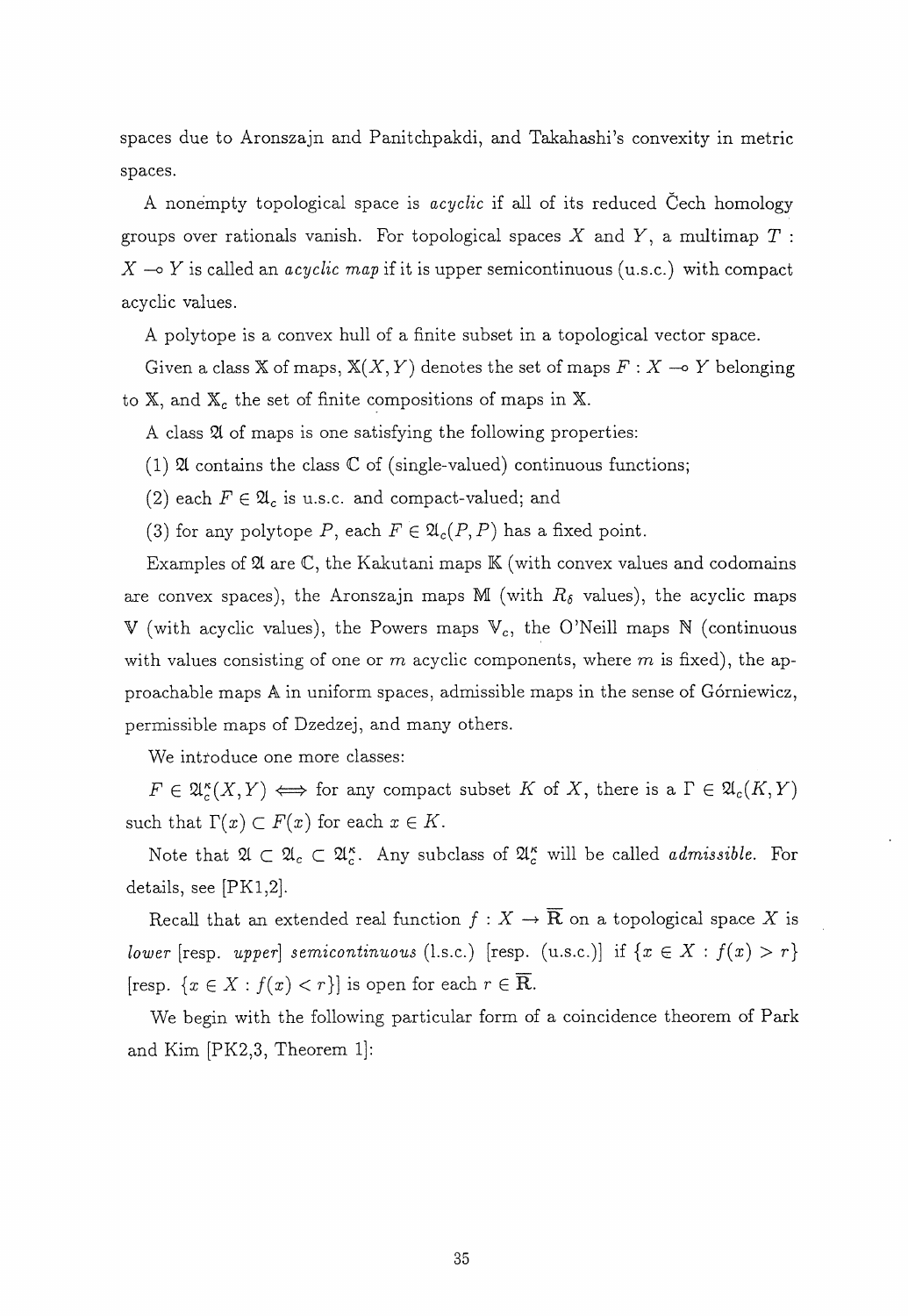**Theorem 0.** Let  $(X, \Gamma)$  be a G-convex space, Y a Hausdorff space, and F, G:  $X \multimap Y$  maps satisfying

- $(0.1)$   $F \in \mathfrak{A}_{c}^{\kappa}(X,Y)$  is compact;
- (0.2) for each  $y \in F(X)$ ,  $G^{-}(y)$  is  $\Gamma$ -convex; and
- (0.3)  $F(X) \subset \bigcup \{ \text{Int } G(x) : x \in X \}.$

Then F and G have a coincidence point  $x_0 \in X$ ; that is,  $F(x_0) \cap G(x_0) \neq \emptyset$ .

The following continuous selection theorem is due to the author  $[P4]$ :

**Lemma 1.** Let Y be a Hausdorff space,  $(X, \Gamma)$  a G-convex space, and  $T:Y\rightarrow X$ a map satisfying

- (1)  $T(y)$  is  $\Gamma$ -convex for each  $y \in Y$ ; and
- (2)  $Y = \bigcup \{\text{Int } T^{-}(x) : x \in X\}.$

Then  $T \in \mathbb{C}^{\kappa}(Y,X) \subset \mathfrak{A}_{\kappa}^{\kappa}(Y,X)$ . More precisely, for any nonempty compact subset K of Y,  $T|_K$  has a continuous selection  $f:K\to X$ ; that is,  $f(y)\in T(y)$ for all  $y \in K$ , such that  $f(K) \subset \Gamma_A$  for some  $A \in \langle X \rangle$ .

#### 3. MINIMAX THEOREMS

In this section, we obtain the von Neumann-Sion type minimax theorems for G-convex spaces.

The following is basic:

Theorem 1. Let  $(X, \Gamma)$  and  $(Y, \Gamma')$  be G-convex spaces with Y Hausdorff and  $F, G: X \rightarrow Y$  maps such that

(1.1) F is compact,  $F(x)$  is  $\Gamma'$ -convex for each  $x \in X$ , and  $X = \bigcup \{\text{Int } F^-(y) :$  $y \in Y$ ; and

(1.2)  $G^-(y)$  is  $\Gamma$ -convex for each  $y \in F(X)$  and  $\overline{F(X)} \subset \bigcup \{ \text{Int } G(x) : x \in X \}.$ 

Then  $F$  and  $G$  have a coincidence point.

*Proof.* By Lemma 1, (1.1) implies that  $F \in \mathfrak{A}_{\mathcal{C}}^{\kappa}(X,Y)$  and F is compact. Moreover,  $(1.2)$  implies that conditions  $(0.2)$  and  $(0.3)$  are satisfied. Therefore, by Theorem  $0, F$  and G have a coincidence point.

From Theorem 1, we deduce the following von Neumann-Sion type minimax theorem for  $G$ -convex spaces: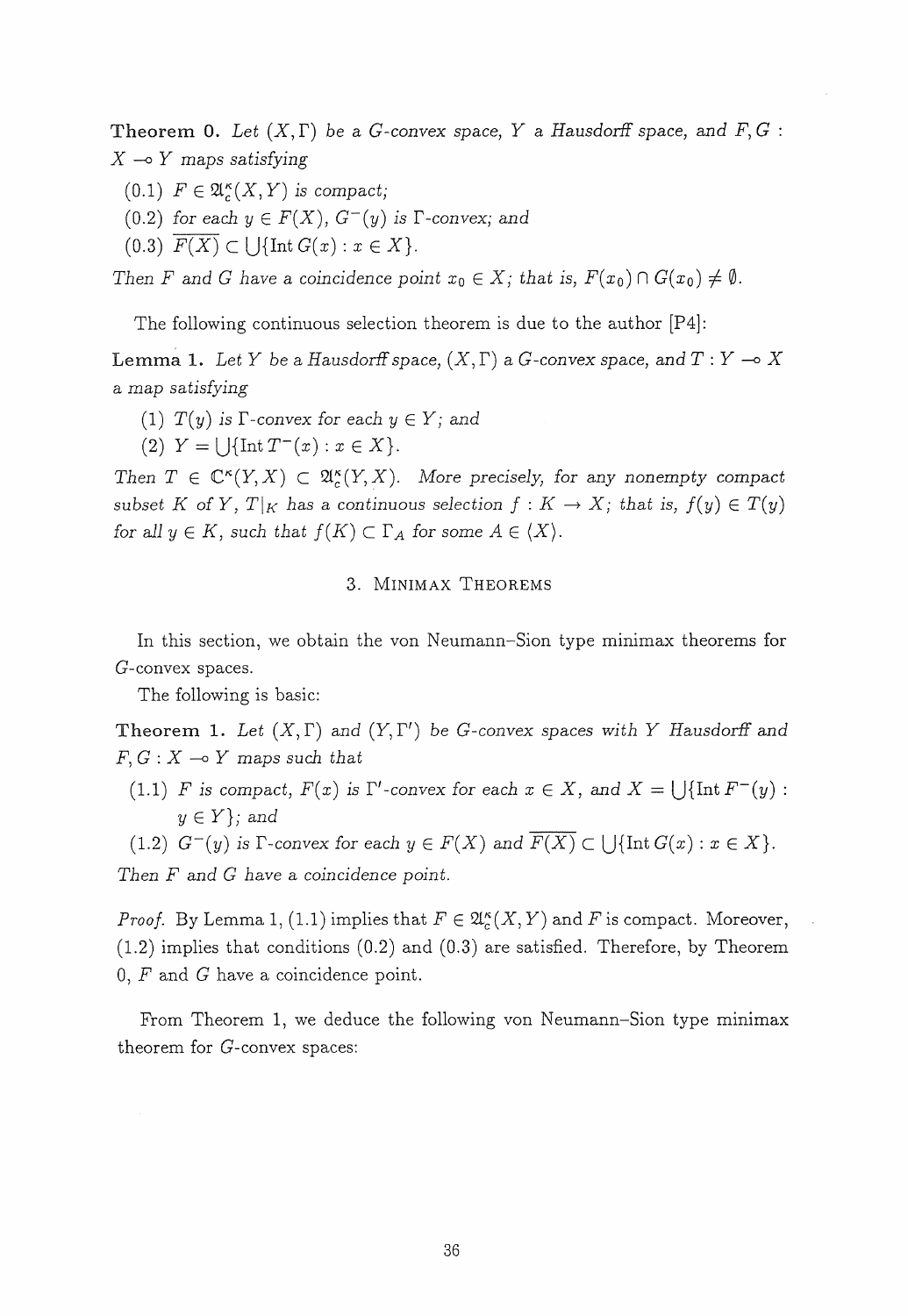Theorem 2. Let  $(X, \Gamma)$  and  $(Y, \Gamma')$  be G-convex spaces, Y Hausdorff compact,  $f : X \times Y \to \overline{\mathbf{R}}$  an extended real function, and  $\mu := \sup_{x \in X} \inf_{y \in Y} f(x, y)$ . Suppose that

- (2.1)  $f(x, \cdot)$  is l.s.c. on Y and  $\{y \in Y : f(x, y) < r\}$  is  $\Gamma'$ -convex for each  $x \in X$ and  $r > \mu$ ; and
- (2.2)  $f(\cdot, y)$  is u.s.c. on X and  $\{x \in X : f(x, y) > r\}$  is  $\Gamma$ -convex for each  $y \in Y$ and  $r > \mu$ .

Then

$$
\sup_{x \in X} \min_{y \in Y} f(x, y) = \min_{y \in Y} \sup_{x \in X} f(x, y).
$$

*Proof.* Since  $f(x, \cdot)$  is l.s.c. on the compact space Y,  $p(x) := \min_{y \in Y} f(x, y)$ exists for each  $x \in X$ . Since  $q(y) := \sup_{x \in X} f(x, y)$  is l.s.c. for each  $y \in Y$ ,  $q(y_0) = \min_{y \in Y} q(y)$  exists. Note that

$$
p(x) = \min_{y \in Y} f(x, y) \le f(x, y) \le \sup_{x \in X} f(x, y) = q(y)
$$

for all  $x \in X$  and  $y \in Y$ . Therefore, we have

$$
\sup_{x \in X} p(x) \le \min_{y \in Y} q(y).
$$

Suppose that the equality does not hold. Then there exists an  $r > \mu$  such that

$$
\mu = \sup_{x \in X} p(x) < r < \min_{y \in Y} q(y).
$$

We define multimaps  $F, G : X \longrightarrow Y$  by

$$
F(x) = \{ y \in Y : f(x, y) < r \} \text{ and } G(x) = \{ y \in Y : f(x, y) > r \}
$$

for  $x \in X$ . Then  $F(x)$  is nonempty and  $\Gamma'$ -convex by  $(2.1)$ , and  $G(x)$  is open since  $f(x, \cdot)$  is l.s.c. Moreover,

$$
F^{-}(y) = \{x \in X : f(x, y) < r\} \text{ and } G^{-}(y) = \{x \in X : f(x, y) > r\}
$$

for  $y \in Y$ . Then  $F^-(y)$  is open since  $f(\cdot, y)$  is u.s.c. by (2.2), and  $G^-(y)$  is nonempty and  $\Gamma$ -convex. Now, by applying Theorem 1, there exist an  $x_0 \in X$  and a  $y_0 \in Y$  such that  $y_0 \in F(x_0) \cap G(x_0) \neq \emptyset$ . This leads a contradiction

$$
f(x_0, y_0) < r < f(x_0, y_0).
$$

This completes our proof.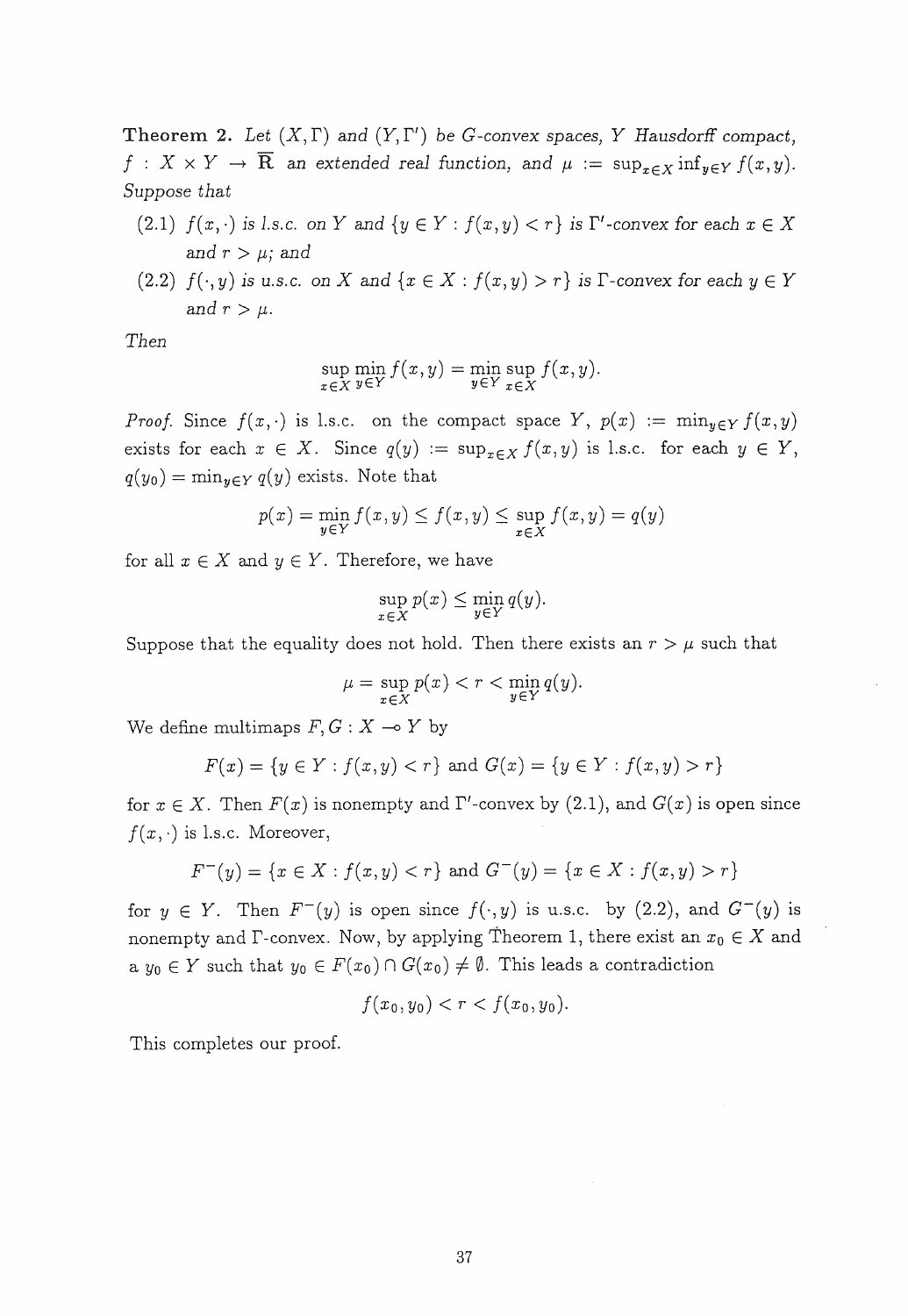**Corollary.** Under the hypothesis of Theorem 2, further if  $X$  is compact, then  $f$ has a saddle point  $(x_0, y_0) \in X \times Y$  such that

$$
\max_{x \in X} f(x, y_0) = f(x_0, y_0) = \min_{y \in Y} f(x_0, y).
$$

*Proof.* Since  $f(x, \cdot)$  and  $f(\cdot, y)$  are l.s.c. and u.s.c., resp.,  $p(x) := \min_{y \in Y} f(x, y)$ and  $q(y) := \max_{x \in X} f(x, y)$  exist for each  $x \in X$  and  $y \in Y$ . Since p is u.s.c. on X and q is l.s.c. on Y, we have  $\max_{x \in X} p(x) = p(x_0)$  and  $\min_{y \in Y} q(y) = q(y_0)$ for some  $x_0 \in X$  and  $y_0 \in Y$ . Then  $(x_0, y_0)$  is a saddle point by Theorem 2. This completes our proof.

Particular Forms. We list bistorically well-known particular forms of Theorem 2 and Corollary in chronological order:

1. von Neumann [Ne], Kakutani  $[K]$ : X and Y are compact convex subsets of Euclidean spaces and  $f$  is continuous.

2. Nikaido [Ni]: Euclidean spaces in the above are replaced by Hausdorff topological vector spaces, and  $f$  is continuous in each variable.

3. Sion [S]: X and Y are convex spaces in Theorem 2 and Corollary.

4. Komiya [K, Theorem 3]: X and Y are compact convex spaces in the sense of Komiya.

5. Bielawski [Bi, Theorem  $(4.13)$ ]: X and Y are compact spaces having certain simplicial convexities.

6. Horvath [H, Prop. 5.2]:  $X$  and  $Y$  are  $C$ -spaces with  $Y$  compact.

Remark. In 4 and 6 above, Hausdorffness of Y is assumed since they used the partition of unity argument. However, 3 and 5 were based on the corresponding KKM theorems which need not the Hausdorffness of  $Y$ ; see Theorem 5 below.

From Theorem 0 for the subclass  $\nabla$  of  $\mathfrak{A}_{c}^{\kappa}$ , we have another minimax theorem: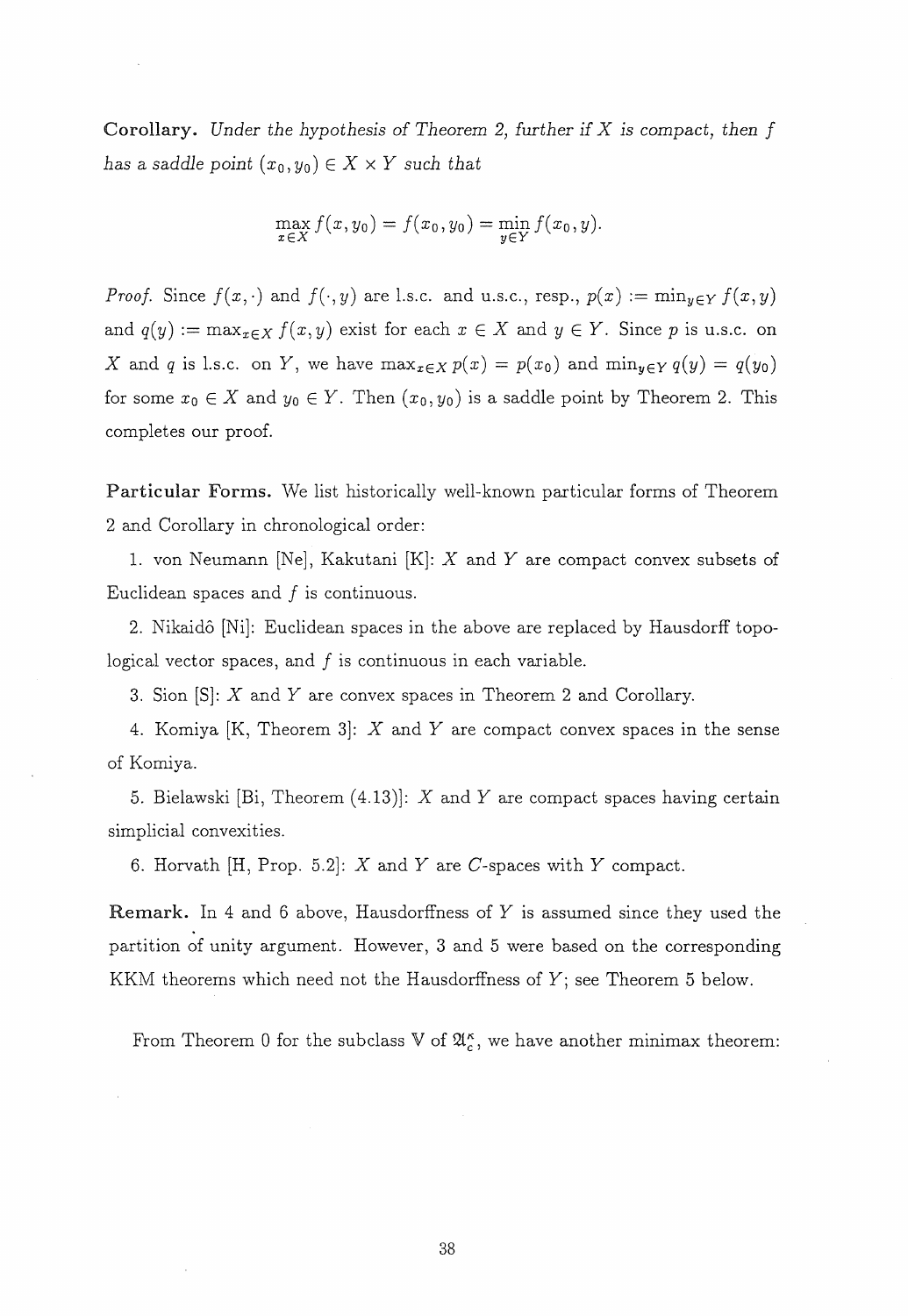Theorem 3. Let  $(X, \Gamma)$  and  $(Y, \Gamma')$  be G-convex spaces, Y Hausdorff compact,  $f: X \times Y \to \overline{\mathbf{R}}$  a l.s.c. function, and  $\mu := \sup_{x \in X} \inf_{y \in X} f(x, y)$ . Suppose that

(3.1) for each  $r > \mu$  and  $y \in Y$ ,  $\{x \in X : f(x,y) > r\}$  is  $\Gamma$ -convex; and

(3.2) for each  $r > \mu$  and  $x \in X$ ,  $\{y \in X : f(x, y) \le r\}$  is acyclic.

 $Then$ 

$$
\sup_{x \in X} \min_{y \in Y} f(x, y) = \min_{y \in Y} \sup_{x \in X} f(x, y).
$$

*Proof.* As in the proof of Theorem 2, we have

$$
\sup_{x \in X} \min_{y \in Y} f(x, y) \le \min_{y \in Y} \sup_{x \in X} f(x, y).
$$

Suppose that the equality does not hold. Then there exists an  $r > \mu$  such that

$$
\mu = \sup_{x \in X} \min_{y \in Y} f(x, y) < r < \min_{y \in Y} \sup_{x \in X} f(x, y).
$$

We define multimaps  $F, G: X \rightarrow Y$  by

$$
F(x) = \{ y \in Y : f(x, y) \le r \} \text{ and } G(x) = \{ y \in Y : f(x, y) > r \}
$$

for  $x \in X$ . Then  $F(x)$  is nonempty and closed since  $f(x, \cdot)$  is l.s.c. for each  $x \in X$ . On the other hand,  $G(x)$  is open since  $f(x, \cdot)$  is l.s.c. Moreover, for each  $y \in Y$ ,

$$
G^{-}(y) = \{ x \in X : f(x, y) > r \}
$$

is nonempty and  $\Gamma$ -convex by  $(3.1)$ . Therefore, conditions  $(0.2)$  and  $(0.3)$  are satisfied.

Consider the graph of F

$$
\operatorname{Gr}(F) = \{(x, y) \in X \times Y : f(x, y) \le r\}.
$$

Since f is l.s.c.,  $Gr(F)$  is closed in  $X \times Y$ . Since Y is compact, F is u.s.c. Note that each  $F(x)$  is closed and acyclic by (3.2). Hence F is an acyclic map.

Therefore, by Theorem 0 for V instead of  $\mathfrak{A}_{c}^{\kappa}$ , there exists an  $x_0 \in X$  such that  $F(x_0) \cap G(x_0) \neq \emptyset$ . This leads a contradiction as in the proof of Theorem 2.

Particular Forms. 1. von Neumann [Ne], Kakutani [K]: X and Y are compact convex subsets of Euclidean spaces,  $f$  is continuous, and  $\Gamma$ -convexity and acyclicity are replaced by convexity.

2. Nikaid6 [Ni]: Euclidean spaces were replaced by Hausdorff topological vector spaces in the above.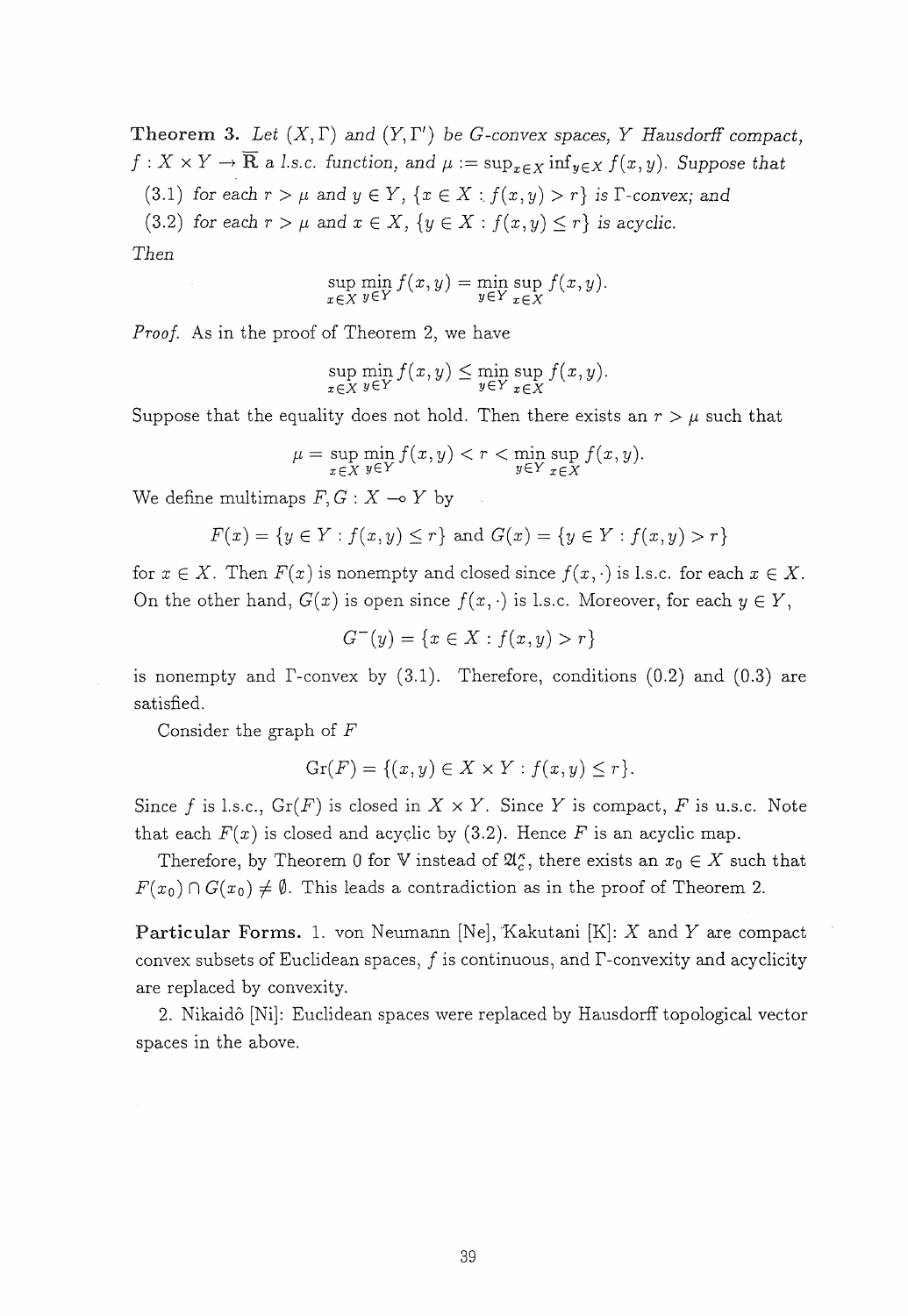#### 4. THE NASH EQUILIBRIUM THEOREM

In this section, from a Fan-Browder type fixed point result for  $G$ -convex spaces, we deduce the Ky Fan intersection theorem, another minimax theorem, and the Nash equilibrium theorem for G-convex spaces.

The following is known:

Lemma 2. Let  $(X, \Gamma)$  be a compact G-convex space and  $T : X \to X$  a map such that

- (1)  $T(x)$  is nonempty and  $\Gamma$ -convex for each  $x \in X$ ; and
- (2)  $T^-(y)$  is open for each  $y \in X$ .

Then  $T$  has a fixed point.

It is known that if  $F$  is a single-valued map, then Theorem 0 holds without assuming the Hausdorffness of  $Y$ ; see [PK2,3, P5]. Hence, Lemma 2 follows from Theorem 0 for the case  $X = Y$  and  $F = 1_X$ , the identity map.

Lemma 2 is also equivalent to the corresponding KKM type theorem for which Hausdorffness of the space is known to be reduntant.

Given a cartesian product  $X = \prod_{i=1}^n X_i$  of sets, let  $X^i = \prod_{j \neq i} X_j$  and  $\pi_i : X \to Y$  $X_i, \pi^i: X \to X^i$  be the projections; we write  $\pi_i(x) = x_i$  and  $\pi^i(x) = x^i$ . Given  $x, y \in X$ , we let

 $(y_i, x^i) = (x_1, \ldots, x_{i-1}, y_i, x_{i+1}, \ldots, x_n).$ 

From Lemma 2, we have the following Ky Fan type intersection theorem:

Theorem 4. Let  $X = \prod_{i=1}^n X_i$ ,  $(X, \Gamma)$  be a compact G-convex space, and  $A_1$ ,  $A_2, \ldots, A_n$  be n subsets of X such that

- (4.1) for each  $x \in X$  and each  $i = 1, \ldots, n$ , the set  $A_i(x) = \{y \in X : (y_i, x^i) \in X\}$  $A_i$  is  $\Gamma$ -convex and nonempty; and
- (4.2) for each  $y \in X$  and each  $i = 1, \ldots, n$ , the set  $A_i(y) = \{x \in X : (y_i, x^i) \in$  $A_i$  is open.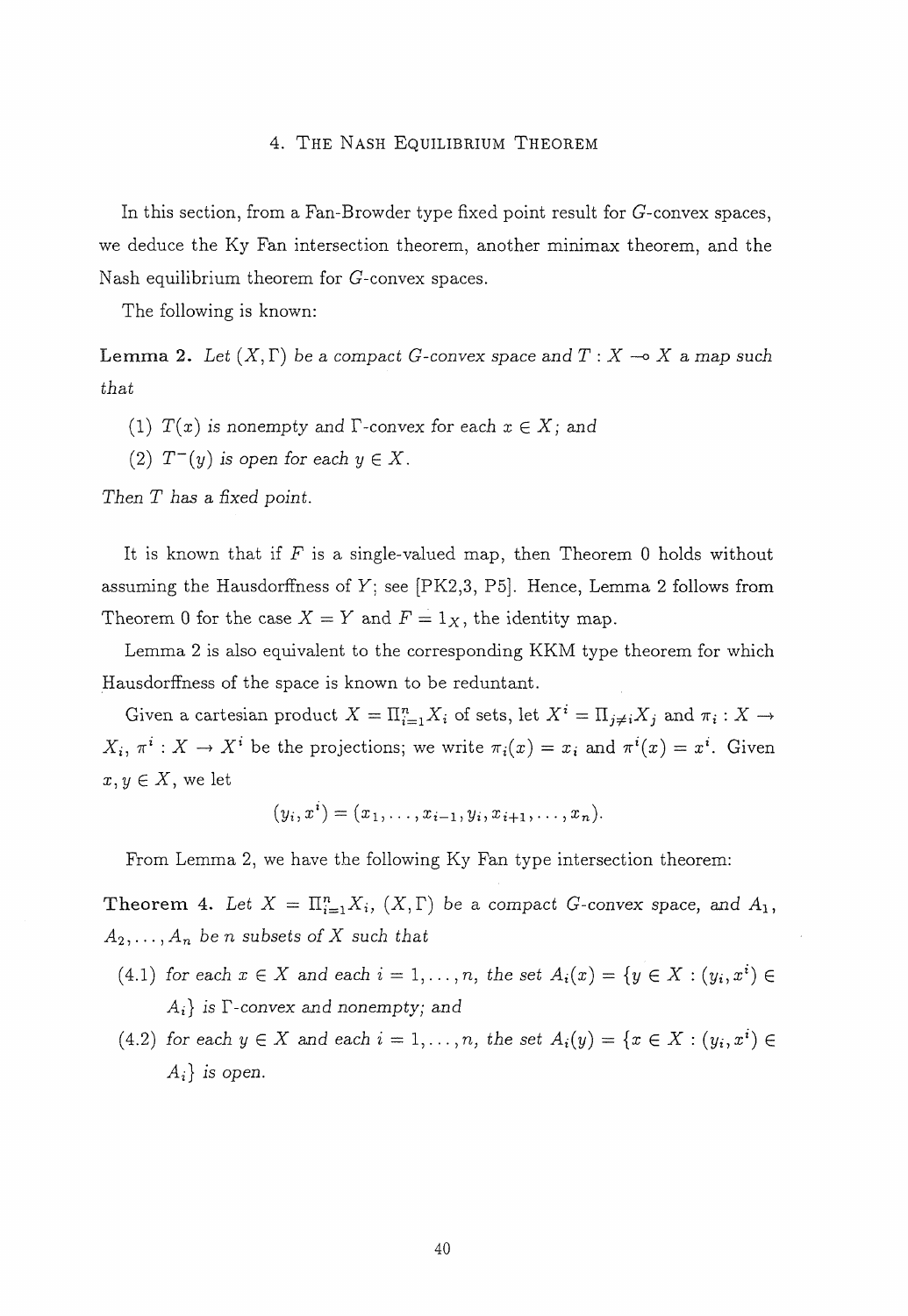Then  $\bigcap_{i=1}^n A_i \neq \emptyset$ .

*Proof.* Define a map  $T : X \to X$  by  $T(x) = \bigcap_{i=1}^{n} A_i(x)$  for  $x \in X$ . Then each  $T(x)$  is  $\Gamma$ -convex being an intersection of  $\Gamma$ -convex sets by (4.1). For each  $x \in X$ and each i, there exists a  $y^{(i)} \in A_i(x)$  by (4.1), or  $(y_i^{(i)}, x^i) \in A_i$ . Hence, we have  $(y_1^{(1)},..., y_n^{(n)}) \in \bigcap_{i=1}^n A_i(x)$ . This shows  $T(x) \neq \emptyset$ . Moreover,  $T^-(y) =$  $\bigcap_{i=1}^{n} A_i(y)$  is open for each  $y \in X$  by (4.2). Now, the conclusion follows from Lemma 2.

**Remarks.** 1. If each  $X_i$  is a compact G-convex space, so is X.

- 2. In view of Theorem O) condition (4.2) can be replaced by the following:  $(4.2)'$   $X = \bigcup_{y \in X} \text{Int}(\bigcap_{i=1}^{n} A_i(y)).$
- 3. For  $n = 2$ , Theorem 4 can be comparable to Theorem 1.

**Particular Forms.** 1. Ky Fan [F1, Theorem 2]:  $X_i$  are compact convex subsets of topological vector spaces in Theorem 4.

2. Bielawski [B, Proposition (4.12) and Theorem (4.15)]: Theorem 4 for X having a finitely local convexity, which is a particular type of his simplicial convexity.

3. Kirk, Sims, and Yuan [KSY, Theorem 5.2]: Theorem 4 for hyperconvex metric spaces, which are of extremely particular type of G-convex spaces.

From Theorem 4 for  $n = 2$ , we can deduce the following improved version of Corollary to Theorem 2:

**Theorem 5.** Let  $(X, \Gamma)$  and  $(Y, \Gamma')$  be compact G-convex spaces and  $f : X \times Y \rightarrow Y$  $\overline{\mathbf{R}}$  a function satisfying conditions (2.1) and (2.2). Then

- (i) f has a saddle point  $(x_0, y_0) \in X \times Y$ ; and
- (ii) we have

$$
\max_{x \in X} \min_{y \in Y} f(x, y) = \min_{y \in Y} \max_{x \in X} f(x, y).
$$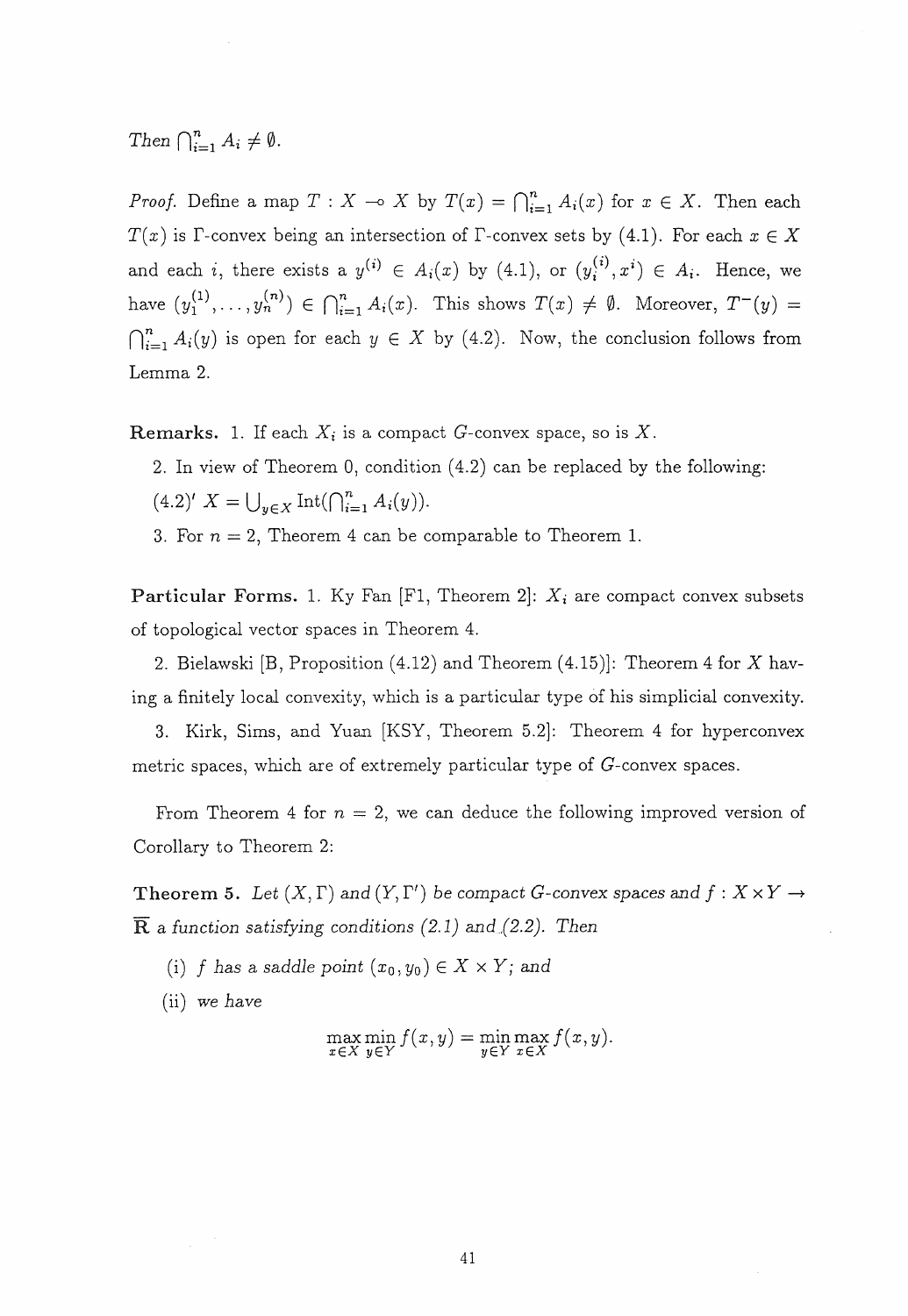Proof. Just follow the proofs of Theorem 2 and its Corollary using Theorem 4 for the case  $n = 2$  instead of Theorem 1.

Particular Forms. All of the examples given for Theorem 2 and Corollary follow from Theorem 5. Especially, Sion [S, Theorem 3.4] is a particular form of Theorem 5, and [S, Corollary 3.5] is a non-Hausdorff version of Theorem 2 and can be obtained from Theorem 5 by following his own method.

From Theorem 4, we also deduce the following Nash equilibrium theorem for G-convex spaces:

**Theorem 6.** Let  $X = \prod_{i=1}^{n} X_i$ ,  $(X, \Gamma)$  be a compact G-convex space, and  $f_1, \ldots$ ,  $f_n: X \to \mathbf{R}$  continuous functions such that

(3) for each  $x \in X$ , each  $i = 1, \ldots, n$ , and each  $r \in \mathbb{R}$ , the set  $\{(y_i, x^i) \in X$ :  $f_i(y_i, x^i) > r$  is  $\Gamma$ -convex.

Then there exists a point  $x \in X$  such that

$$
f_i(x) = \max_{y_i \in X_i} f_i(y_i, x^i) \text{ for } i = 1, \ldots, n.
$$

*Proof.* Let  $\varepsilon > 0$  and, for each i, let

$$
A_i^{\varepsilon} = \{ x \in X : f_i(x) > \max_{y_i \in X_i} f_i(y_i, x^i) - \varepsilon \}.
$$

Then the sets  $A_1^{\varepsilon}, \ldots, A_n^{\varepsilon}$  satisfy conditions (4.1) and (4.2) of Theorem 4, and hence  $\bigcap_{i=1}^n A_i^{\varepsilon} \neq \emptyset$ . Then  $H_{\varepsilon} = \bigcap_{i=1}^n \overline{A_i^{\varepsilon}}$  is a nonempty compact set. Since  $H_{\varepsilon_1} \subset H_{\varepsilon_2}$ for  $\varepsilon_1 < \varepsilon_2$ , we have  $\bigcap_{\varepsilon>0} H_{\varepsilon} \neq \emptyset$ . Then  $x \in \bigcap_{\varepsilon>0} H_{\varepsilon}$  satisfies the conclusion.

**Particular Forms.** 1. Nash [N]: Each  $X_i$  is a compact convex subset of a Euclidean space in Theorem 6.

2. Fan  $[F2,$  Theorem 4:  $X_i$  are compact convex subsets of real Hausdorff topological vector spaces in Theorem 6.

3. Bielawski [B, Theorem (4.16)]: Theorem 6 for X having a finitely local convexity.

4. Kirk, Sims, and Yuan [KSY, Theorem 5.3]: Theorem 6 for hyperconvex metric spaces.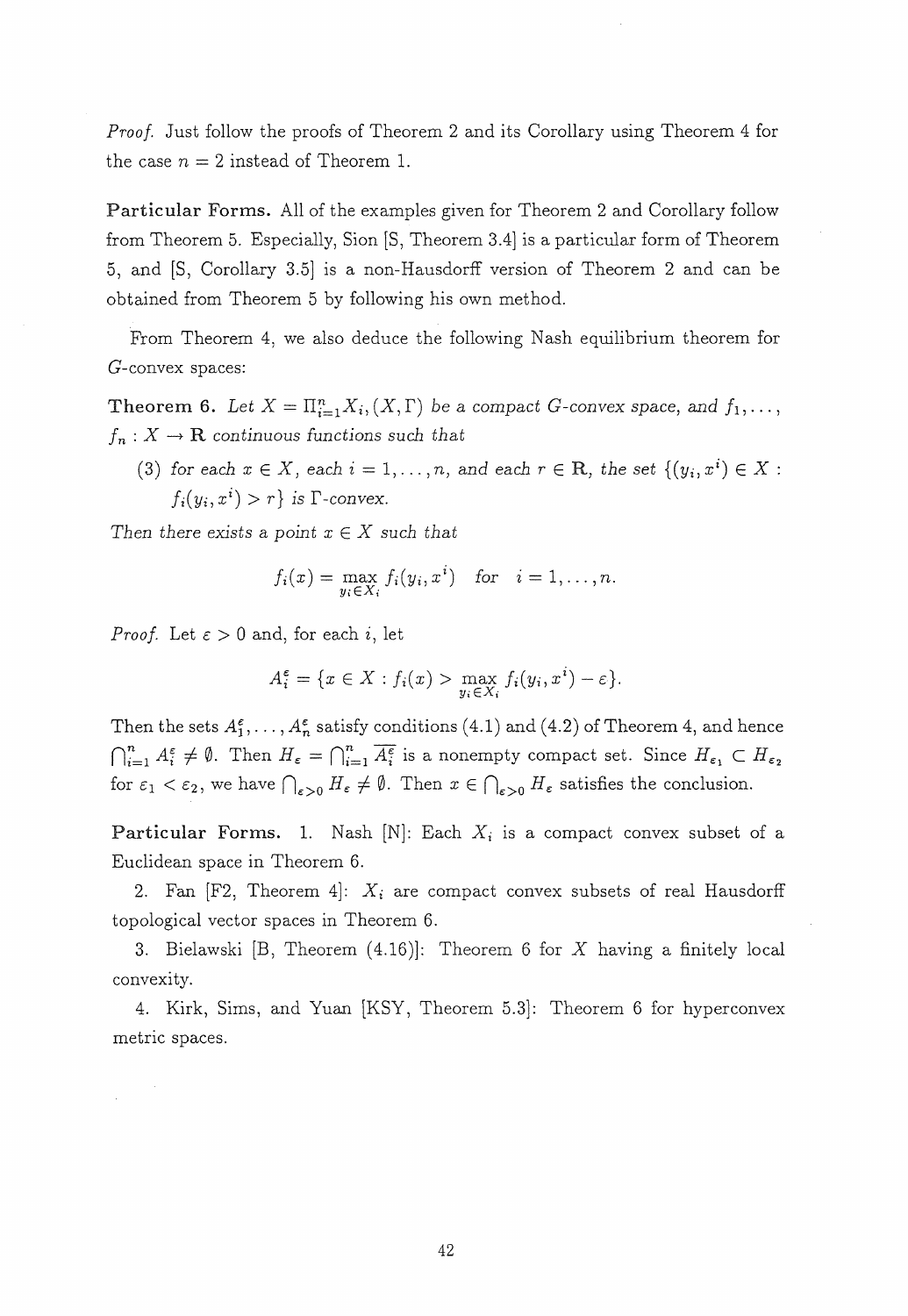## 5. COMPARISONS WITH THE KÖNIG MINIMAX THEOREM

In 1992, H, König obtained a general minimax theorem based on connectedness, which is regarded the best result in this area. Therefore, it is quite natural to compare our results with his theorem which is obtained by quite different approach from ours. Now we follow H. König  $[K\ddot{o}1,2]$ :

Minimax theorems consider functions  $f: X \times Y \to \overline{\mathbf{R}}$  on the product of topological spaces  $X$  and  $Y$ , and the formations

$$
f_* := \sup_{x \in X} \inf_{y \in Y} f(x, y) \le \inf_{y \in Y} \sup_{x \in X} f(x, y) =: f^*.
$$

The assertions are that the minimax relation  $f_* = f^*$  holds true under the respective assumptions.

Let us define f to fulfill the [finite] condition  $X(\geq)$  iff

$$
X(H, \lambda, \geq) := \bigcap_{y \in H} [f(\cdot, y) \geq \lambda] := \{x \in X : f(x, y) \geq \lambda \,\,\forall y \in H\} \subset X
$$

is connected for all nonvoid [finite]  $H \subset Y$  and for all real  $\lambda > f_*$ , and the obvious variant  $X(>)$ .

Likewise we define f to fulfill the [finite] condition  $Y(\leq)$  iff

$$
Y(H, \lambda, \leq) := \bigcap_{x \in H} [f(x), \cdot) \leq \lambda] := \{ y \in Y : f(x, y) \leq \lambda^{\forall} x \in H \} \subset X
$$

is connected for all nonvoid [finite] subsets  $H \subset X$  and all real  $\lambda > f_*$ , and the obvious variant  $Y(\langle \rangle)$ .

The main result of H. König  $[K\ddot{o}1]$  is as follows; see  $[K\ddot{o}2]$ :

Theorem. Let  $X$  and  $Y$  be topological spaces with  $Y$  compact and  $X$  connected, and let  $f: X \times Y \to \overline{\mathbb{R}}$  fullfill the continuity condition

(C)  $f(\cdot, y) \in USC(X)$  (:= upper semicontinuous)  $\forall y \in Y$  and  $f(x, \cdot) \in LSC(Y)$  (:= lower semicontinuous)  $\forall x \in X$ ;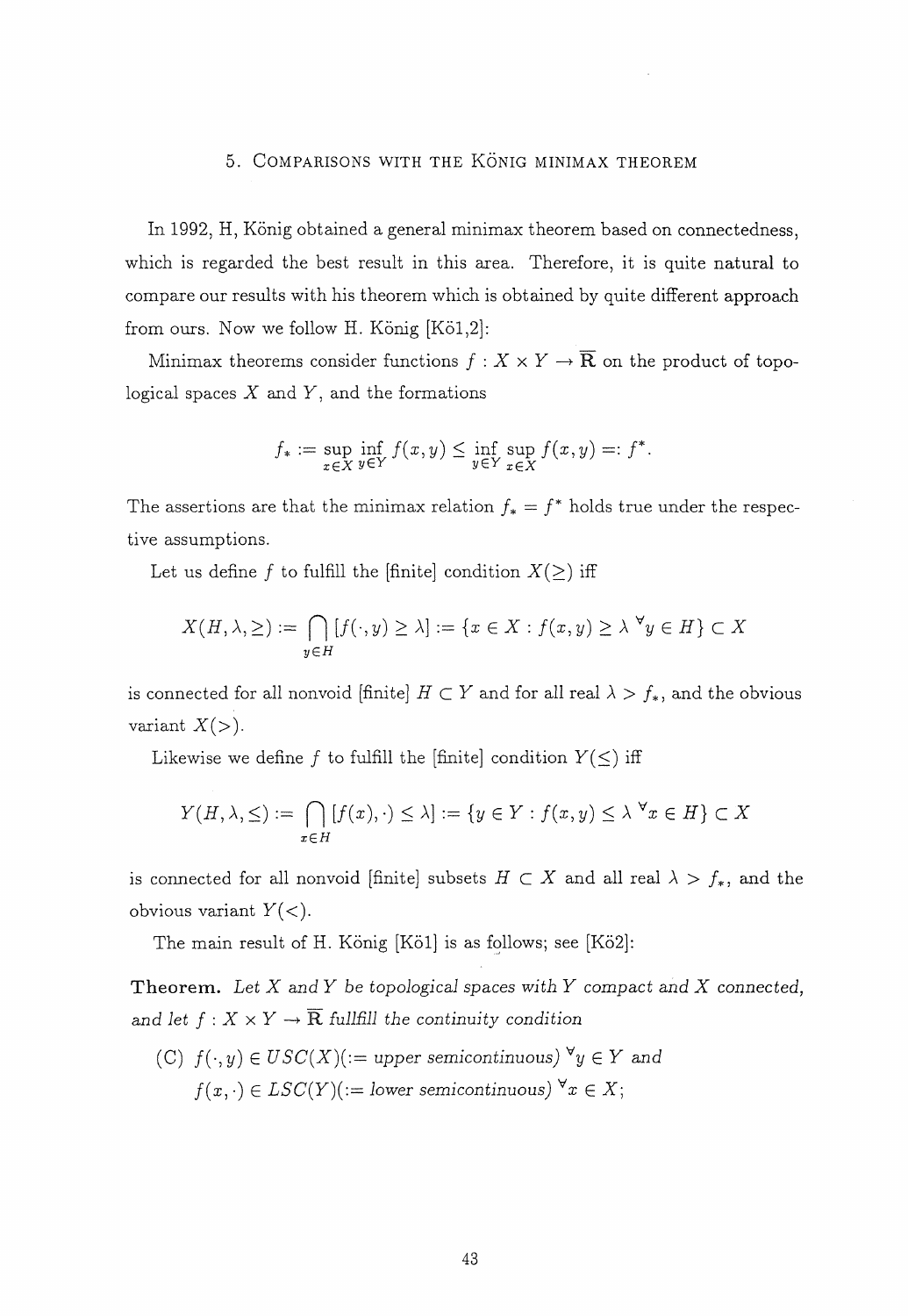or the variant

(C')  $f \in LSC(X \times Y)$ .

Then  $f_* = f^*$  whenever f fulfills some combinations of one of the conditions  $X(\geq)$  and  $X(\geq)$  with one of the finite conditions  $Y(\leq)$  and  $Y(\leq)$ , provided that the combination of  $X(\gt)$  with  $Y(\lt)$  the space Y is Hausdorff.

Comparing our results with the König theorem, we observe the following:

(i) If each  $\Gamma$ - and  $\Gamma'$ -convex subset is connected, Theorem 2 follows from the König theorem [for the case (C),  $X(>)$  and  $Y(>)$ ].

(ii) If each  $\Gamma$ - and  $\Gamma'$ -convex subset is connected, Theorem 3 without assuming the Hausdorffness of Y follows from the König theorem [for the case  $(C')$ ,  $X(>)$ and  $Y(\leq)$ .

(iii) Theorem 5 is not comparable to the König theorem [for the case  $(C), X(>)$ and  $Y(\langle \rangle)$ . Even when each  $\Gamma$ - and  $\Gamma'$ -convex subset is connected, Theorem 5 assumes the compactness of  $(X, \Gamma)$  instead of the Hausdorffness of Y in the König theorem.

Note that a  $\Gamma$ -convex set is not necessarily connected and we give the following important case for the connectivity:

**Proposition.** In a G-convex space  $(X, \Gamma)$ , if  $\Gamma_{\{x\}} = \{x\}$  for each  $x \in X$ , then every  $\Gamma$ -convex set is connected.

*Proof.* Let C be a  $\Gamma$ -convex subset of  $(X, \Gamma)$  and choose a point  $x_0 \in C$ . For any other point  $x \in C$ , we have  $\Gamma_{\{x_0, x\}} \subset C$ . Since there exists a continuous function  $\phi_A : \Delta_1 = [0, 1] \to \Gamma_{\{x_0, x\}}$  for  $A = \{x_0, x\} \in \langle X \rangle$  such that  $\phi_A(0) \subset \Gamma_{\{x_0\}} = \{x_0\}$ and  $\phi_A(1) \subset \Gamma_{\{x\}} = \{x\}.$  Therefore,  $\phi_A([0, 1])$  is a connected set in C containing  $x_0$  and x. This implies the connectivity of  $C$ .

Finally, it is well-known that  $R$  in our work can be replaced by an order complete) order dense, Iinearly ordered space.